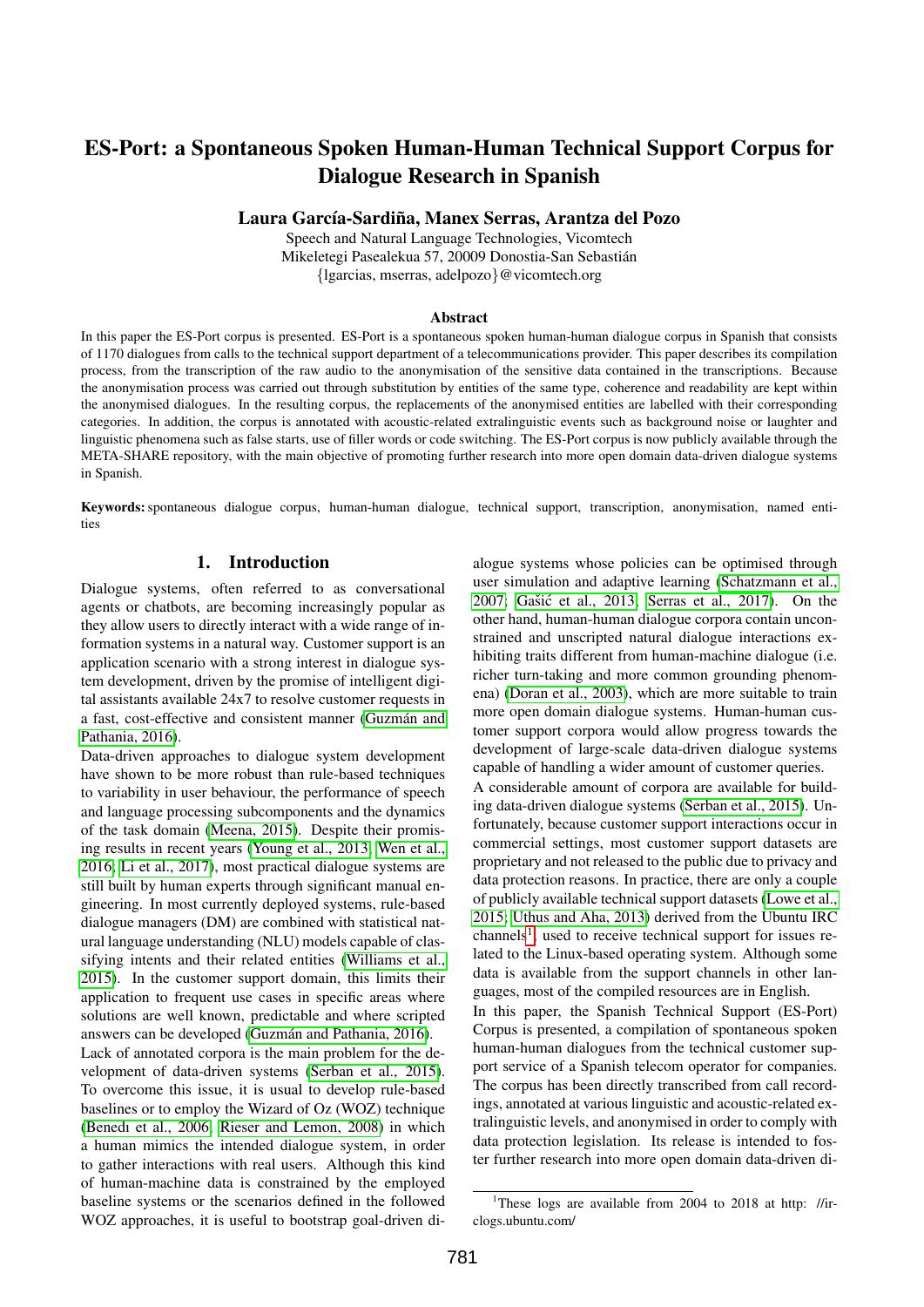alogue systems in Spanish, capable of achieving more natural interactions in the technical support domain.

## 2. Compilation Process

The raw corpus was provided by an independent telecom operator, dedicated to providing tailor made cloud data centre, fixed voice, IP or mobile telephony and Internet connectivity solutions to companies. In order to serve their clients, they offer 24/7 customer support: 24 hours a day, 7 days a week, 365 days a year. Despite having a multichannel customer service and also providing support through web forms and email, the majority of the clients still prefer calling. Thus, the corpus provided consisted of raw audio recordings of such calls.

## 2.1. Transcribing the Audio

The first step of the corpus compilation process involved transcribing the provided raw audio data. Details regarding the characteristics of the audio and the followed transcription process are given next.

### 2.1.1. Audio characteristics

The recorded calls contain both speech and other background sounds, such as channel-associated noises or background music. The type of speech used is spontaneous, and so it includes phenomena such as false starts, mispronunciations, non standard forms, overlapping segments between speakers, unfinished sentences and, in general, speech more focused on conveying the message than on taking care of its form. The audio data consisted of a total of 40 hours , with an average length of 2 minutes per dialogue.

## 2.1.2. Transcription process

The provided recordings were transcribed using the Transcriber 1.5 annotation tool [\(Barras et al., 2001\)](#page-4-15). In addition to the orthographic transcriptions, the following phenomena were also annotated:

- speaker turns
- non-speech events (e.g. coughing and laughter) and background acoustic conditions (e.g. noise and music)
- overlapping speech
- false starts, repetitions, unfinished words and nonwords
- mispronunciations, lengthening in pronunciation, and typical spoken Spanish shortening of words (e.g. *pa* instead of *para*) or dropping of intervocalic *d* in final syllables (e.g. *demasiao\** for *demasiado*, *entrao\** for *entrado*)
- continuers and filler words (e.g. *o sea*, *eh*, *hala*, *mhm*, etc.)
- words in a language other than Spanish (when pronounced correctly)

Given the more challenging spontaneous and telephone nature of the data, attempts to follow incremental automation methodologies such as those described in [\(Pozo et al.,](#page-4-16)

[2014\)](#page-4-16) to make the transcription process more productive were not feasible. The word error rates (WER) of generic large vocabulary continuous speech recognition (LVCSR) systems turned out too high to provide any time savings (77.21% in test set).

In the end, the transcription process was carried out fully manually and took a linguist six months working full-time to complete.

## 2.2. Anonymising the Dialogues

In order to comply with the European data protection legislation [\(Art29WP, 2014\)](#page-4-17) and not to compromise the right to confidentiality of the individuals involved, the personal information contained in any dataset must be neutralised before releasing the data open to the public in order to be exploited for other purposes.

Data anonymisation is the process of treating personal data in such a way that it can no longer be used to identify the individuals involved, while preserving the value and usefulness of the original format.

## 2.2.1. Anonymisation practices and standards

Despite European legislation does not prescribe any particular anonymisation technique, randomisation and generalisation approaches are usually employed to anonymise structured datasets in the form of tables or graphs:

- Randomization: involves alteration of the data without losing its value and includes techniques such as noise addition and permutation.
- Generalisation: implies diluting or reducing the granularity of the data and comprises techniques such as aggregation and K-anonymity.

For unstructured text, such as the transcriptions of the technical support recordings in the ES-Port corpus, the following methods have also been proposed in [\(Dias, 2016\)](#page-4-18):

- Suppression: the element to be anonymised is replaced by some neutral indicator, e.g. 'XXXXX'.
- Tagging: the element to be anonymised is replaced by a label which can refer to its class or identifier, e.g. 'ORGANISATION123'.
- Substitution: the entity to be anonymised is substituted by another entity, e.g. 'Juan' for 'Pedro'. The choice of the new entity can be random from a dictionary, swapped with another entity within the document, 'intelligently' substituted by an entity sharing the same features, or applying a generalisation technique to the item (e.g. replacing 'University of the Basque Country' by 'University').

The technique chosen to anonymise the ES-Port corpus was substitution because readability and coherence are kept and the result is a natural anonymised text. The process is described in Section [2.2.3..](#page-2-0)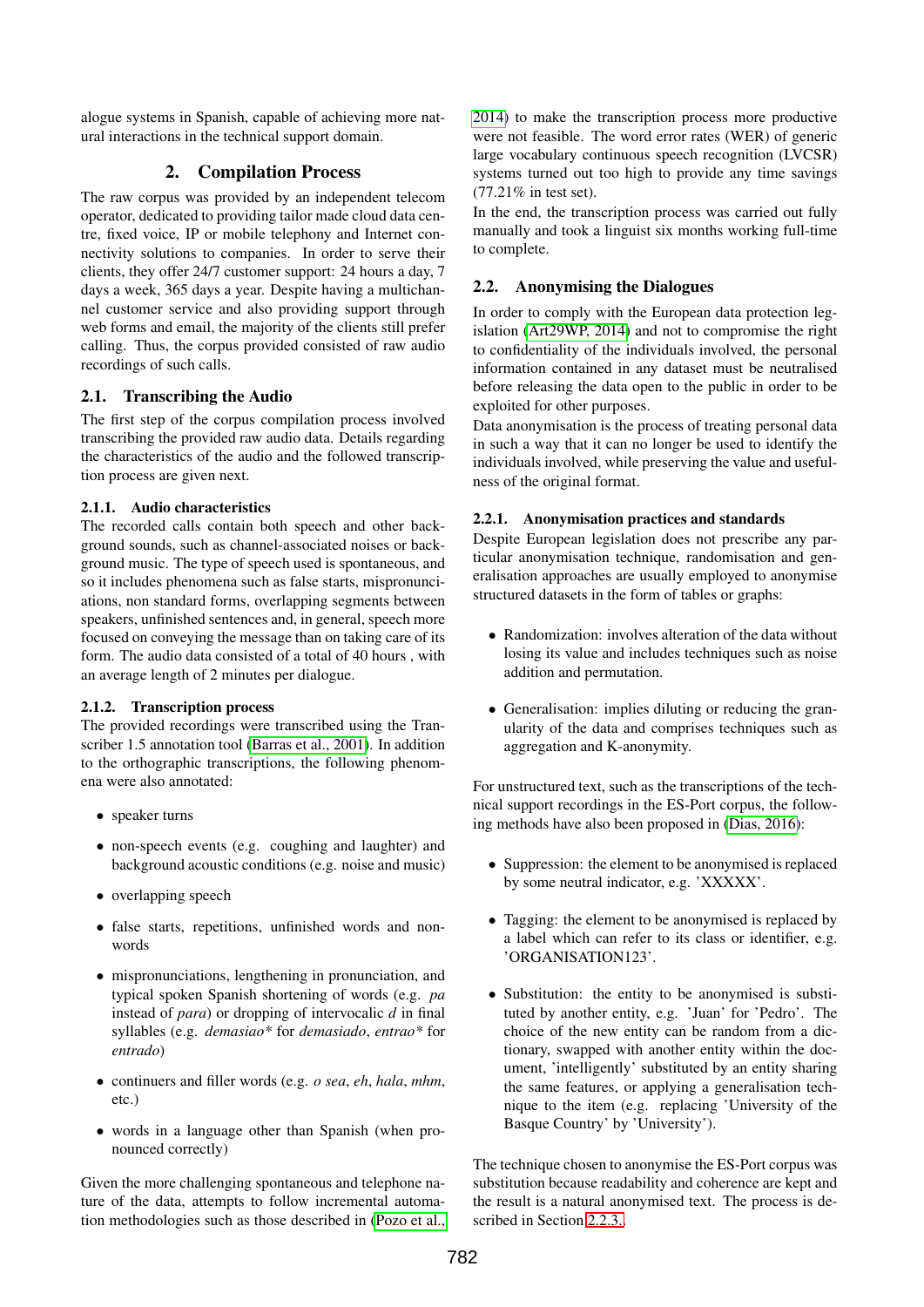|                  | F1 scores for the three taggers on our test set.<br><b>NER</b> |      |      | <b>NERC</b> |      |      |
|------------------|----------------------------------------------------------------|------|------|-------------|------|------|
|                  | Pr                                                             | Rc   | F1   | Pr          | Rc   | F1   |
| <b>IXA</b> Pipes | 0.32                                                           | 0.62 | 0.42 | 0.26        | 0.50 | 0.34 |
| FreeLing         | 0.36                                                           | 0.65 | 0.47 | 0.24        | 0.54 | 0.33 |
| CoreNLP          | 0.47                                                           | 0.96 | 0.63 | 0.36        | 0.99 | 0.53 |

<span id="page-2-2"></span>Table 1: NER and NERC Precision (Pr), Recall (Rc), and  $\epsilon$  for the th

#### 2.2.2. Identifying the features to be anonymised

The first step in the anonymisation process is to identify the type of elements in the dataset that refer to personal information or that could possibly be used in any way to identify the people involved, endangering their right to confidentiality. Considering the nature of the information given in the ES-Port corpus, we decided to anonymise the following types of elements:

- Elements referring to individuals' basic personal information: names, surnames, name diminutives or nicknames, personal identification numbers.
- Contact information and digital trace elements: phone numbers<sup>[2](#page-2-1)</sup>, IP addresses, user names and numbers, email addresses, postal addresses, web domains.
- Workplace and organisation-related elements: names of organisations, NIFs (tax identification number) and CIFs (tax code), easily linkable names of products and services, prices.
- Other elements: card numbers and bank accounts, dates, locations, trouble ticket numbers, dispatch notes, passwords, spellings of any of the previous elements.

#### <span id="page-2-0"></span>2.2.3. Anonymisation process

Once the types of elements that needed to be anonymised were identified, the anonymisation process was carried out in a semi-automatic way.

First, the items to be anonymised were selected and categorised. We tried to automate the selection process by using different Named Entity Recognition and Classification (NERC) tools available for the Spanish language, namely IXA Pipes [\(Agerri et al., 2014\)](#page-4-19), FreeLing [\(Carreras et al.,](#page-4-20) [2004\)](#page-4-20) and Stanford CoreNLP [\(Manning et al., 2014\)](#page-4-21). Although these taggers have reported good results on planned written language such as news texts, trial tests on a small dataset of our spontaneous spoken technical support corpus were too poor to automate the process of selecting and categorising the items to be anonymised, as their use would still require considerable manual revision and correction. Results for the three taggers on the test set both considering entity recognition alone (NER) and entity classification as well (NERC) are presented in Table [1.](#page-2-2) In addition, none of the taggers covered all types of items that had to be anonymised, as is the case of numbers, months and individual letters in spellings.

The next step was automatic and consisted in randomly substituting the selected items for an element of the same

<span id="page-2-3"></span>Table 2: Entity tags used in the anonymisation process.

| <b>Utterance</b>            | <b>Replacements</b> | <b>Tags</b>  |  |
|-----------------------------|---------------------|--------------|--|
| "Soy Bárbara de             | Bárbara             | female_name  |  |
| Cincode"                    | Cincode             | organisation |  |
| "Arturo Noriega arroba      | Arturo              | male_name    |  |
| Hotmail punto es,           | Noriega             | surname      |  |
| tengo que poner?"           | Hotmail             | mail         |  |
| "te la digo, es M de        | M                   | letter       |  |
| Madrid,"                    | Madrid              | place        |  |
| "el último registro es del  | veintisiete         | number       |  |
| veintisiete de septiembre." | septiembre          | month        |  |
| "Inexistent punto com."     | Inexistent          | domain       |  |
| "tiene que entrar= a        | CompDNS             | product/     |  |
| CompDNS"                    |                     | service      |  |

characteristics according to its type (organisation, number, male/female name, etc.). Once an item was anonymised, its substitution was kept throughout the whole dialogue in order to maintain coherence, but not across dialogues so as to prevent possible linkability issues. New names provided for organisations and domains are made up and did not correspond to any existing entity at the time the anonymisation was carried out. The final step involved manual revision of the results and correction of coherence errors (e.g. non matching spellings).

The named entity categories of the elements anonymised following the process described above have been kept in the compiled corpus. As a result, ES-Port also includes named entity annotations. However, these were anonymisationoriented and therefore the number of classes and specificity of the tags are more granular than in the typical NERC approaches. Nevertheless, the tags used are easily generalisable to the usual four (PERSON, LOCATION, OR-GANISATION, MISCELANEA) or six (plus NUMBER and DATE) NERC classes. The tags used and real examples of their usage are shown in Table [2.](#page-2-3)

Overall, the described anonymisation process took a linguist eight months working part-time to complete.

### 3. The Compiled Corpus

This section describes the gathered corpus quantitatively and qualitatively.

#### 3.1. The corpus in numbers

Table [3](#page-2-4) summarizes the basic statistics of the ES-Port corpus regarding its number of dialogues, turns and overlaps, its vocabulary and its amount of filler and foreign words.

<span id="page-2-4"></span>Table 3: Corpus Characteristics

| Num. Dialogues          | 1170  | Vocabulary size       | 11221 |
|-------------------------|-------|-----------------------|-------|
| Num. Turns              | 65239 | Labelled Filler Words | 37    |
| Avg. Turns per Dialogue | 55.76 | Filler Words Freq.    | 26574 |
| Avg. Turn Length        | 8.20  | Foreign Words Freq.   | 3294  |
| Num. Overlap Turns      | 11329 | English Words Freq.   | 3017  |

As can be seen, the corpus presents attributes typical of spontaneous spoken human-human interaction such as overlapping turns (around 17% of the turns) and rich use of

<span id="page-2-1"></span><sup>&</sup>lt;sup>2</sup>Some prefixes were kept if relevant to the conversation.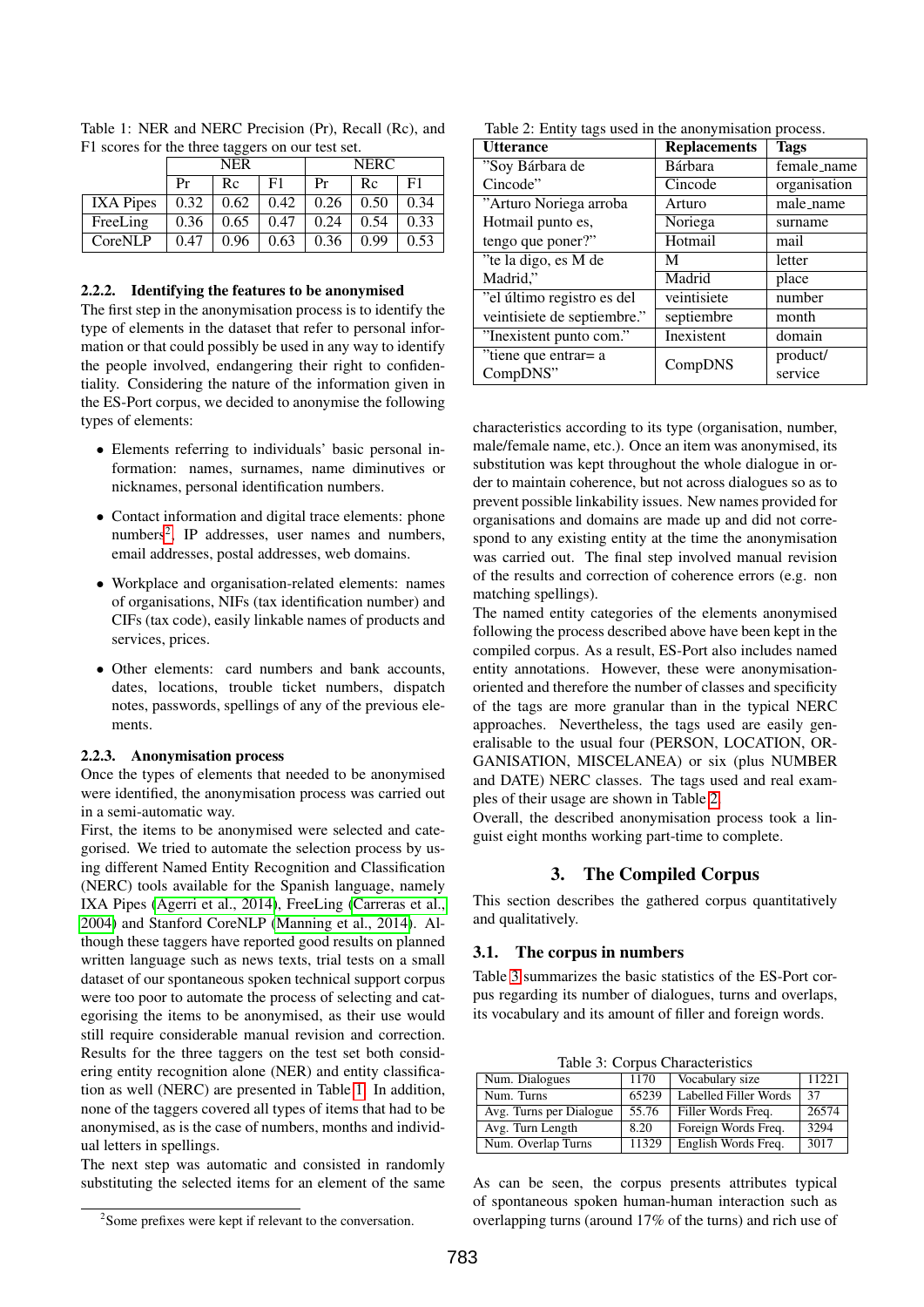| $\overline{\mathrm{T}}$ | S                 | U                                                                              |  |  |
|-------------------------|-------------------|--------------------------------------------------------------------------------|--|--|
| 29                      | spk1              | De todas formas                                                                |  |  |
|                         | spk2              | esto                                                                           |  |  |
| 30                      |                   | si has +enviado el correo estate tranquilo                                     |  |  |
|                         | spk1              | porque $\langle se=\rangle$ se para.                                           |  |  |
| $\overline{31}$         | spk2              | $*$ EVENT*: noise-rire)                                                        |  |  |
|                         |                   | $\langle %mm \rangle$ Es $\langle$ lom- $>\langle$ i- $>\rangle$ incluso si lo |  |  |
|                         | spk2              | $\langle envi->\langle\%aver\rangle\langle su->supusstante$                    |  |  |
|                         |                   | hasta las cinco y media, no?                                                   |  |  |
| 32                      | spk1              | Sí.                                                                            |  |  |
| 33                      | spk2              | (*EVENT*: noise-rire)                                                          |  |  |
|                         | spk2              | Y si lo envío a las cinco y diez se cancela?                                   |  |  |
| $\overline{34}$         | $s$ p $k1$        | Sí, sí.                                                                        |  |  |
| $\overline{35}$         | $s\overline{pk2}$ | Ay, dios (*EVENT*: pronounce-ch)                                               |  |  |
| $\overline{36}$         | spk1              | $\leq$ %mhm>                                                                   |  |  |
| 37                      | spk2              | Ay, mi madre (*EVENT*: pronounce-ch)                                           |  |  |
|                         | spk2              | no puedo largarme de aquí digamos.                                             |  |  |
| 38                      | spk1              | <%eh> si quieres                                                               |  |  |
|                         | spk2              | $<\!\%$ eh $>$                                                                 |  |  |
| 39                      | spk1              | llamar un poquillo más tarde y te                                              |  |  |
|                         |                   | intento pasar con él de nuevo.                                                 |  |  |
| 40                      | spk2              | Es que no hay ninguna forma de que,                                            |  |  |
|                         |                   | ningún número que yo pueda=                                                    |  |  |
| $\overline{41}$         | spk1              | No, no.                                                                        |  |  |
|                         | spk2              | <b>llamarles</b>                                                               |  |  |
| 42                      | spk2              | a ellos o                                                                      |  |  |
| 43                      | spk1              | $\overline{No}, \langle\% \text{osea}\rangle$                                  |  |  |
|                         | spk2              | algo?                                                                          |  |  |
| 44                      | spk1              | que le estoy llamando yo y no me                                               |  |  |
|                         |                   | responde.                                                                      |  |  |
| $\overline{45}$         | spk2              | (*EVENT*: noise-nontrans)                                                      |  |  |
|                         | spk2              | $<$ ueh- $>$                                                                   |  |  |
|                         | spk2              | okay (*LANGUAGE*: en)                                                          |  |  |
|                         | spk2              | $<$ %pues $>$ muchas gracias.                                                  |  |  |
| 46                      | spk1              | $\langle$ %venga> a ti.                                                        |  |  |

<span id="page-3-0"></span>Table 4: Excerpt from a dialogue, including turn index (T), speakers (S) and the actual annotated and anonymised utterance transcription (U).

continuers and filler words (approximately 5% of total word occurrences). It is interesting to note that since the corpus is gathered from an IT domain, English foreign words are quite common, reaching up to 91.59% of all foreign words occurrences and constituting around 3.24% of the vocabulary.

#### 3.2. Sample data description

In order to give an idea of the type of information and phenomena present in the ES-Port corpus, Table [4](#page-3-0) shows an excerpt of one of its dialogues.

Different types of speech and non-speech events and background acoustic conditions occur often along the corpus. We find instances in turns 35 and 37, where the event tags indicate that the utterance was whispered, and in turn 45, indicating that the speech was unintelligible and could not be transcribed. Other instances can be found in turns 31 and 33, where the speaker laughs before continuing talking.

Overlapping speech is also common. Examples can be seen

in turns 29, 41, and 43, where two different speakers intervene within the same turn. Speech, extralinguistic phenomena, or a combination of both can be overlapped.

False starts, repetitions, incomplete words, and nonwords are very common. False starts and repetitions are tagged simply using  $\langle word \rangle$ , as in turn 30, while incomplete words and other nonwords are tagged as  $\langle$ nonword- $\rangle$  and can be found in turns 31 and 45 of the excerpt.

Deviations from the standard pronunciation take place regularly in the corpus. An instance dropping the intervocalic phoneme /d/ in a final syllable can be found in turn 30, marked with a *+* symbol. Lengthening examples appear in turns 30 and 40, marked with an *=* symbol.

The words tagged following the pattern  $\langle\%$  word $\rangle$  correspond to a set of 37 filler words (e.g. *o sea*, 'I mean') and continuers (e.g. *mhm*) frequently used in the corpus. Some instances of these can be found in turns 31, 36, 38, 43, 45, and 46.

Finally, words from a language other than Spanish appear quite often, especially in English. The language event in turn 45 indicates that a foreign word was used, in this case from English.

#### 3.3. Potential Applications

The ES-Port corpus is a source of annotated spontaneous spoken human-human dialogues which may be valuable for several research tasks and applications. In this section, a few of them are mentioned.

Our main objective is to promote more open and natural dialogue interactions in Spanish customer support. Although it does not yet include dialogue act annotations, the corpus as is could be used to explore unsupervised approaches to dialogue system development in Spanish. These approaches include modelling the language of the system to generate more human-like prompts, modelling the language of the user to better detect the nuances of human-human communication or analysing the turn-taking dynamics for incremental dialogue processing.

The corpus annotated at the current level can also be exploited to develop supervised approaches for spontaneous LVCSR in Spanish (including automatic capitalization and punctuation) or to develop NERC tools that work better on dialogue text.

Finally, linguistic research in Spanish may use this data to study a wide range of issues, such as the use of discourse markers and filler words in conversation, their meaning in context, and how they influence the dialogue, or the strategies used for turn-taking and self-correction, among others. Other interesting phenomena for study are code switching and the abundant use of words from the English language in the IT domain.

## 3.4. Data sharing

The current version of the ES-Port dialogue corpus is avail-able via META-SHARE<sup>[3](#page-3-1)</sup> in the repository of the University

<span id="page-3-1"></span><sup>&</sup>lt;sup>3</sup>The raw audio corpus cannot be released for public access, since it contains sensitive data which falls under the European General Data Protection Regulation (GDPR)